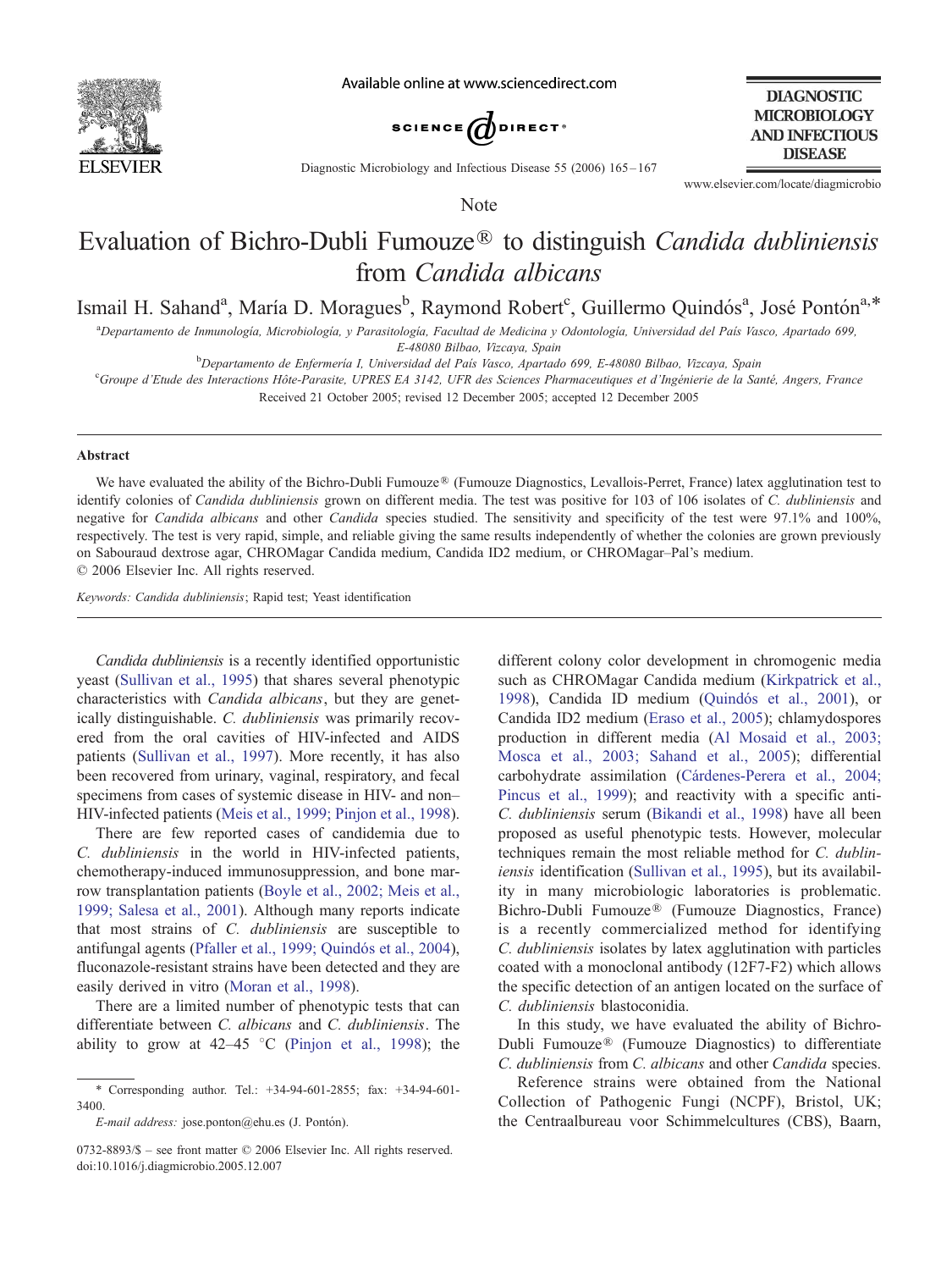<span id="page-1-0"></span>Netherlands; the American Type Culture Collection (ATCC), Manassas, VA; and the Colección Española de Cultivos Tipo (CECT), Valencia, Spain, and included C. dubliniensis NCPF 3949, CBS 2747, CBS 8500, CBS 8501, and CECT 11473; C. albicans serotype A NCPF 3153 and C. albicans serotype B NCPF 3156; Candida tropicalis NCPF 3111; Candida glabrata NCPF 3203; Candida krusei ATCC 6258; Candida guilliermondii NCPF 3099; Candida parapsilosis ATCC 22019; Candida lusitaniae ATCC 64125; and Candida kefyr ATCC 28838.

Clinical isolates from different anatomic sites (oral, vaginal, sputum, and blood) included 101 isolates of C. dubliniensis (87 genotype 1, 8 genotype 2, 1 genotype 3, and 5 genotype 4) and 28 isolates of C. albicans. All these isolates were identified by their carbohydrate assimilation patterns in API ID 32C (bioMérieux, Marcy-l'Etoile, France) and their identity was confirmed by polymerase chain reaction (PCR) with specific primers based on the genomic sequences of DNA topoisomerase II ([Kanbe](#page-2-0) [et](#page-2-0) [al.,](#page-2-0) 2002). The 4 genotypes of C. dubliniensis were assigned according to the method of Gee et al. (Brena et al., 2003; Gee et al., 2002).

Each isolate was grown simultaneously on Sabouraud dextrose agar (SDA, Difco; Becton, Dickinson and Co., Le Pont-De-Claix, France), CHROMagar Candida medium (CHA, CHROMagar, Paris, France), Candida ID2 medium (CAID2, bioMérieux), and CHROMagar-Pal's medium (CH-P, [Sahand](#page-2-0) [et](#page-2-0) [al.,](#page-2-0) [2005\)](#page-2-0). After 48 h at 37  $\degree$ C (SDA, CHA, and CAID2) or 30  $\degree$ C (CH-P), 2–3 colonies were emulsified in 20  $\mu$ L of the homogenized latex reagent with the disposable stirrers, and the results were obtained between 3 and 5 min. In case of positive reaction the agglutinated latex beads moved progressively toward the periphery, forming a blue edge around a central pink field, whereas in the negative reaction—no agglutination—the reagent kept its original purple appearance (Fig. 1).

Of 106 isolates of C. dubliniensis, 103 (97.1%) gave a positive reaction with the Bichro-Dubli Fumouze®, 4 of them were weakly positive (the 4 were from oral origin and genotype 4), and the remaining 3 isolates were negative (Table 1). The 3 negative strains were oral isolates and genotype 1, and they also yielded negative identifying characteristics in CH-P medium ([Sahand](#page-2-0) [et](#page-2-0) [al.,](#page-2-0) [2005\)](#page-2-0),



Fig. 1. Bichro-Dubli Fumouze® latex agglutination test showing positive (C. dubliniensis) and negative (C. albicans) results.

| Table 1                                                                              |  |  |  |
|--------------------------------------------------------------------------------------|--|--|--|
| Bichro-Dubli Fumouze <sup>®</sup> test results for the <i>Candida</i> strains tested |  |  |  |

| Species           | No. of strains tested | Bichro-Dubli Fumouze <sup>®</sup><br>positive results |  |  |
|-------------------|-----------------------|-------------------------------------------------------|--|--|
| C. dubliniensis   | 106                   | 103                                                   |  |  |
| C. albicans       | 30                    |                                                       |  |  |
| C. krusei         |                       |                                                       |  |  |
| C. tropicalis     |                       |                                                       |  |  |
| C. glabrata       |                       |                                                       |  |  |
| C. parapsilosis   |                       |                                                       |  |  |
| C. guilliermondii |                       |                                                       |  |  |
| C. lusitaniae     |                       |                                                       |  |  |
| C. kefyr          |                       |                                                       |  |  |
| Total             | 143                   | 103                                                   |  |  |

although their identity as C. dubliniensis was reconfirmed by DNA sequencing after PCR with NL-1 and NL-4 primers that amplify the divergent domain at the  $5'$  end of the largesubunit (26S) ribosomal DNA gene ([Kurtzman](#page-2-0) [and](#page-2-0) [Robnett,](#page-2-0) 1997). All the 30 C. albicans isolates assayed gave a negative result, as well as the other Candida species included in this study. Results were reproducible and independent of the medium in which colonies had been grown previously.

In our experience, the sensitivity of the test is 97.1% and the specificity is 100%. These data are in agreement with those provided by the Fumouze Diagnostics web site ([http://](http://www.biotribune.com/innovation/index.php?Mode=Detail&idInnov=53) www.biotribune.com/innovation/index.php?Mode=Detail& idInnov=53), where sensitivity is  $97-100\%$  and specificity is 100%.

In conclusion, the Bichro-Dubli Fumouze<sup>®</sup> test is a very rapid, easy to perform, simple and accurate assay for the identification of C. dubliniensis, regardless of the medium used for its isolation.

## Acknowledgments

This investigation was supported by grants 9/UPV 0093.327-13550/2001 from the Universidad del País Vasco, G03/075 subproject of RESITRA from Fondo de Investigación Sanitaria, and Etortek IE019, subproject DIAMOL-FUN, from the Departamento de Industria, Comercio y Turismo from the Basque Government. We thank Fumouze Diagnostics for providing the kits for the study.

## References

- Al Mosaid A, Sullivan DJ, Coleman DC (2003) Differentiation of Candida dubliniensis from Candida albicans on Pal's Agar. J Clin Microbiol 41: 4787 – 4789.
- Bikandi J, San Millán R, Moragues MD, Cebas G, Coleman DC, Quindós G, Pontón J (1998) Rapid identification of Candida dubliniensis by indirect immunofluorescence. J Clin Microbiol 36:2428-2433.
- Boyle BM, Sullivan DJ, Forkin C, Mulcahy F, Keane CT, Coleman DC (2002) Candida dubliniensis candidemia in an HIV-positive patient in Ireland. Int J STD AIDS 13:55 – 57.
- Brena S, Rubio MC, Salesa R, Iglesias I, Gil J, Rezusta A, Moragues MD, Pontón J (2003) Genotipos de Candida dubliniensis en aislamientos clínicos. Rev Iberoam Micol  $21:20 - 23$ .